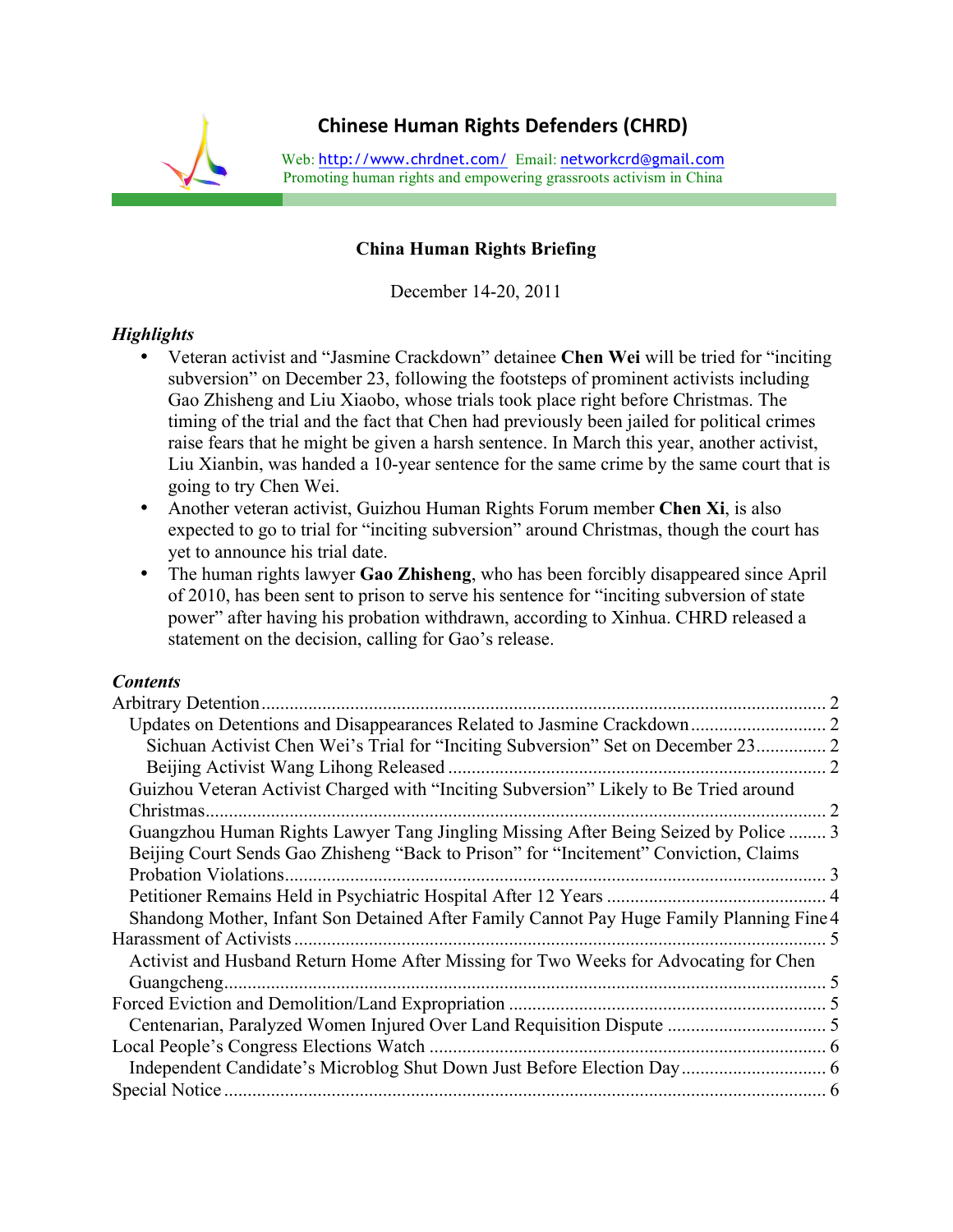| CHRD Issues Statement on Arbitrary Nature of Court Decision to Send Gao Zhisheng "Back |  |
|----------------------------------------------------------------------------------------|--|
|                                                                                        |  |

## **Arbitrary Detention**

#### **Updates on Detentions and Disappearances Related to Jasmine Crackdown**

*Sichuan Activist Chen Wei's Trial for "Inciting Subversion" Set on December 23* Veteran activist Chen Wei (陈卫), from Sichuan's Suining City, is to be tried for "inciting" subversion of state power" on December 23 at 9am at the Suining Intermediate People's Court. Chen's case has twice been sent back to the procuratorate for 'supplementary investigation" due to insufficient evidence. The indictment reportedly references four articles about human rights and democratization that Chen posted online as the basis for the charge of "inciting subversion of state power," stating that their wide distribution had a "very bad influence" and that the offense should be severely punished. The charge of "inciting subversion" can carry a maximum of 15 years of imprisonment. In March this year, fellow Sichuan activist Liu Xianbin received 10 years in prison after he was convicted of the same crime by the same court.

Chen Wei, who is held in Suining Detention Center, was taken into custody on February 20, as part of the Chinese government's "Jasmine Crackdown." Chen Wei was formally arrested for "inciting subversion" on March 28.  $(CHRD)^1$ 

#### *Beijing Activist Wang Lihong Released*

Beijing activist Wang Lihong (王荔蕻), who has served nine months for "causing a disturbance," was released on December 20. Wang is in poor health—she lost 12 kilograms and suffers from heart and blood pressure problems and pain in the lumbar area, and has gone for a medical check-up upon release. Before she was released, Wang staged a 3-day hunger strike to protest the use of torture in the Chaoyang District Detention Center. Wang said detainees at the center are required to sit motionless in an awkward position for five hours every day, which causes pain in the waist for those who are detained in the center for long periods of time.

A number of activists were subjected to restriction of movement for planning to meet Wang at the detention center. Zhu Chengzhi (朱承志) from Yunnan Province was briefly taken away by Guilin City national security officers, while Zhao Changqing (赵常青) from Beijing and Wu Huaving (吴华英) from Fujian Province were subjected to "soft detention" at home.  $(CHRD)^2$ 

## **Guizhou Veteran Activist Charged with "Inciting Subversion" Likely to Be Tried around Christmas**

Guizhou veteran activist Chen Youcai (陈友才, aka Chen Xi [陈西]) is likely to be put on trial around Christmas, according to lawyers and family members. Although the trial dates have not been announced, it is believed that court proceedings against him will begin soon as the procuratorate has recently sent the case to court. In recent years, several trials of prominent activists including Gao Zhisheng (高智晟) and Liu Xiaobo (刘晓波) were staged right before Christmas.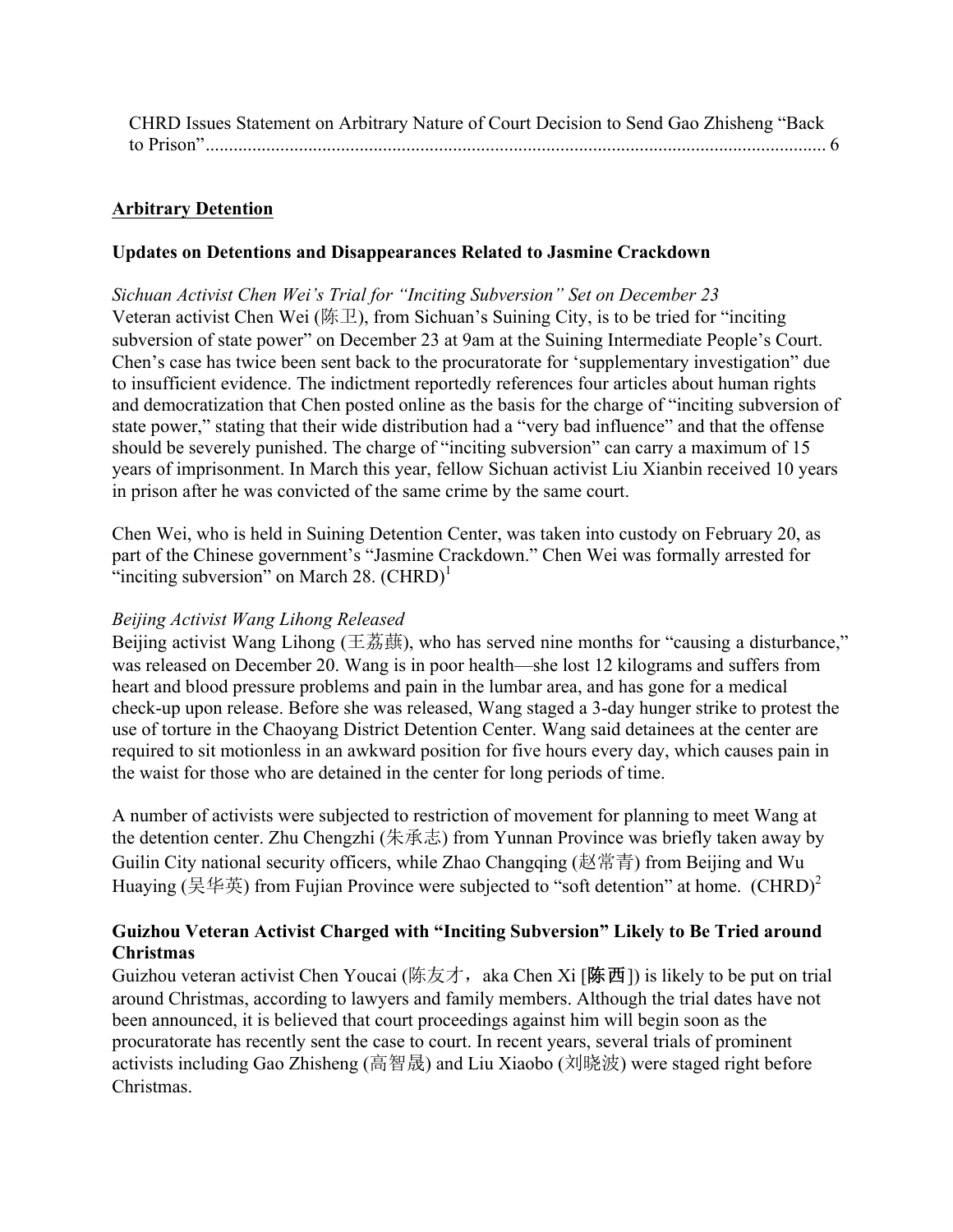Chen Xi's case shares several striking similarities with the case of Sichuan activist Chen Wei (see above), who will be tried on December 23, also right before Christmas. Both Chen Wei and Chen Xi started their activism in 1989—Chen Wei was a student protestor in Beijing while Chen Xi organized a pro-democracy group to join the protests in Guizhou, and for these activities the two were imprisoned respectively. But the two have not ceased their activism. They went on to organize political parties, and in recent years, have been at the forefront of human rights activism in Sichuan and Guizhou provinces. The fact that both were imprisoned before—Chen Wei was jailed for six years while Chen Xi spent 13 years in prison—does not bode well for them in their current trials, as repeat political "offenders" are likely to receive harsher sentences. As they are both based in provinces far away from Beijing, the national capital, their cases have so far received little international attention. Both have been charged with "inciting subversion of state power" and in both cases, the procuratorates have cited their articles promoting human rights and democracy as evidence for "inciting subversion."

Chen Xi, originally from Guangxi Province, was seized and arrested for "inciting subversion" on November 29. Chen Xi is a member of the Guizhou Human Rights Forum, which has been declared by the Guizhou authorities as an "illegal organization" on December 5, days prior to the Human Rights Day on December 10. His case was sent to the Guizhou Intermediate People's Court on December 16, only five days after Chen Xi's family received notification of his arrest. Chen Xi is currently held in Guiyang City No.1 Detention Center.  $(CHRD)^3$ 

## **Guangzhou Human Rights Lawyer Tang Jingling Missing After Being Seized by Police**

Beijing human rights lawyer Tang Jingling (唐荆陵) has not returned home after he was taken away by Guangzhou police in the evening of December 18. Police took Tang away for "summons," even though they did not present a warrant. It is unclear why Tang has been taken away. Tang's family speculates that his recent call for attention to the ongoing protests against land expropriation in Wukan Village in Guangzhou Province might have led to his disappearance. Tang disappeared for months during the "Jasmine Crackdown" of this year. He was taken into custody on February 22 and then placed under residential surveillance (jianshi juzhu) on suspicion of "inciting subversion" in early March at a location outside of his home. He was eventually released on August 1 and sent back to his hometown in Hubei Province, and was not being allowed to return to Guangzhou until September. He and his family have continued to be subjected to police surveillance ever since his release.  $(CHRD)^4$ 

## **Beijing Court Sends Gao Zhisheng "Back to Prison" for "Incitement" Conviction, Claims Probation Violations**

The human rights lawyer Gao Zhisheng (高智晟), who has been forcibly disappeared since April of 2010, has reportedly been sent to prison to serve his sentence for "inciting subversion of state power" after having his probation withdrawn, Xinhua reported on December 16. In an announcement, the Beijing No. 1 Intermediate People's Court stated that Gao—who was sentenced to three years in prison with five years' probation in December of 2006—had on numerous occasions seriously violated the terms of his probation, which was set to expire only days before the court's decision was issued. It is unclear where Gao is being detained or where he will serve the sentence.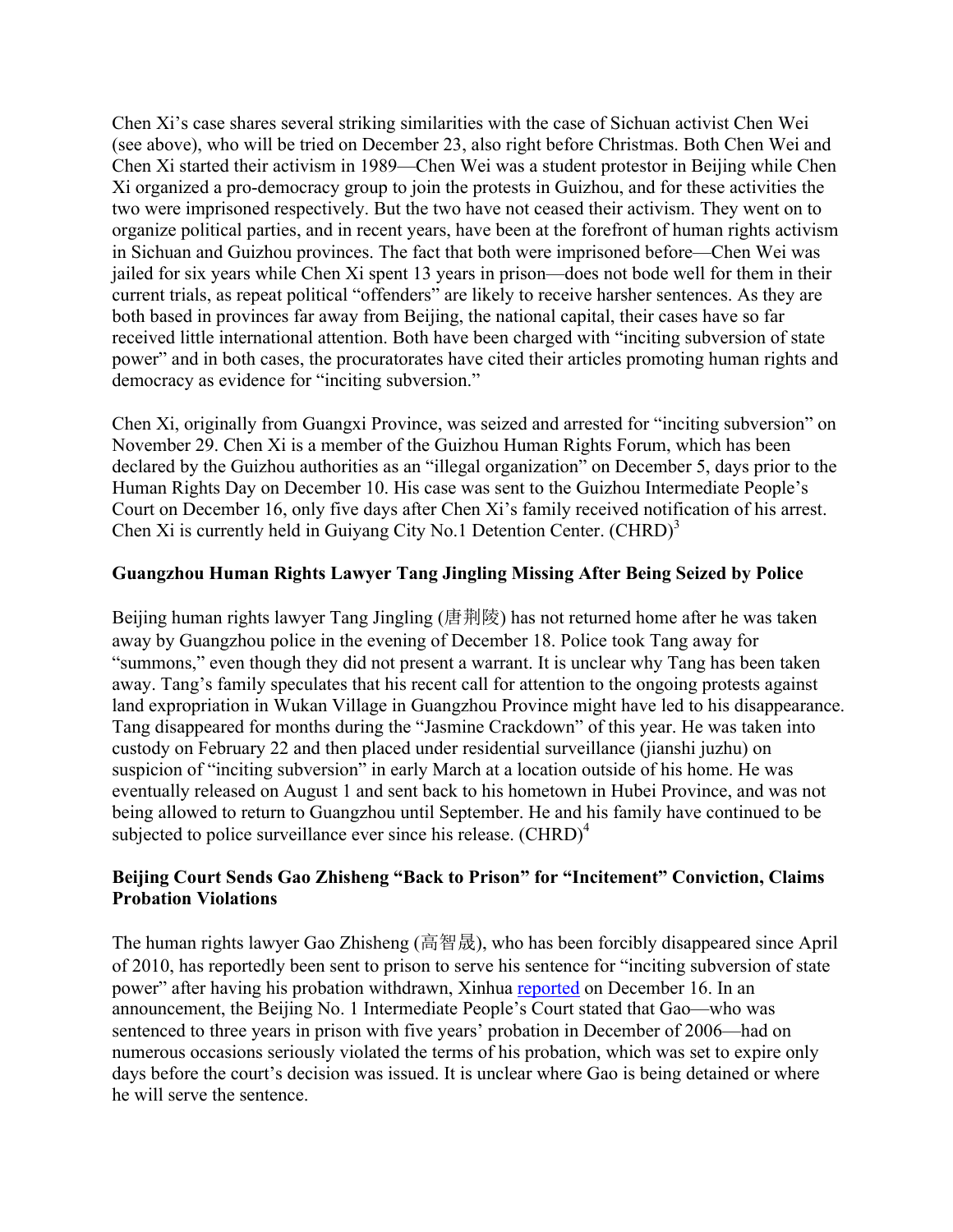In an interview with CHRD, Gao's elder brother, Gao Zhiyi (高智义), indicated that government officials had not notified him. He reiterated the last time he had contact with Gao Zhisheng was during the Qingming Festival, in April of 2010. At that time, Gao Zhisheng had returned to their hometown in Shaanxi Province before being taken away by authorities from Beijing. When Gao Zhiyi later asked about his brother's whereabouts, Beijing authorities preposterously claimed that perhaps he had "gotten lost," and since then they have not answered or responded to Gao Zhiyi's phone calls. Gao told CHRD that he worries that the government has killed his brother and he intends to go to Beijing to inquire about his younger brother's situation.

Gao Zhisheng was taken into custody on August 15, 2006, after working on sensitive rights cases and exposing abuses suffered by Falun Gong practitioners. On December 22 of that year, he was convicted of "inciting subversion" and sentenced to a three-year prison term, which was immediately commuted to five years' probation. After his release, Gao and his family were subjected to constant monitoring and harassment. In 2007, Gao was disappeared for over 50 days and also tortured. In February 2009, he disappeared again for over a year. When Gao re-appeared briefly in late March of 2010, he spoke of the cruel treatment he had been subjected to while in secret detention, and then went missing again the following month.  $(CHRD)^5$ 

## **Petitioner Remains Held in Psychiatric Hospital After 12 Years**

A petitioner from Shandong Province, Jiao Yanshou (焦延寿), has reportedly been detained by a local government in psychiatric hospitals since 1999, and now languishes in such detention at 71 years of age. Formerly a farming tool factory worker in Laizhou City, Jiao approached authorities around 12 years ago about alleged theft of materials by a factory manager, which resulted in Jiao being beaten and then losing his job. Refusing to accept these retaliatory measures, Jiao petitioned several times to the city and provincial governments, and also went to Beijing to pursue his grievance. Claiming that Jiao had a mental illness, local authorities ended up detaining him in Rongjun Hospital, a psychiatric facility in Yantai City. Because it became too expensive for authorities to hold him there, Jiao was moved to another mental institution. An individual who encountered Jiao in that hospital in 2008 indicated that Jiao was in good spirits and did not have obvious signs of mental illness. CHRD was able to contact Jiao's brother, but he was unwilling to discuss Jiao's situation.  $(CHRD)^6$ 

#### **Shandong Mother, Infant Son Detained After Family Cannot Pay Huge Family Planning Fine**

A mother and her one-year-old son remain detained in Shandong Province after being forcibly taken from their home on December 10 when the family could not pay an enormous fine for violating family planning policies, according to her husband, Liu Zhi (刘志). Personnel from the Family Planning Committee of Lanshan Subdistrict in Linyi City seized the woman and child, who are reportedly being held at the party committee office in Xiaolizhuang Village. Liu's wife gave birth to the couple's first child, a girl, in August of 2001, and then they had the son in 2010. Lanshan family planning officials recently told the family that the second child "violated" provincial regulations from 2002, and demanded the couple pay a fine totaling 116,800 RMB (more than US\$18,000). Far from able to pay the fine—the only household income is generated by Liu's microblog—Liu was only able to borrow about one-third of the money to cover the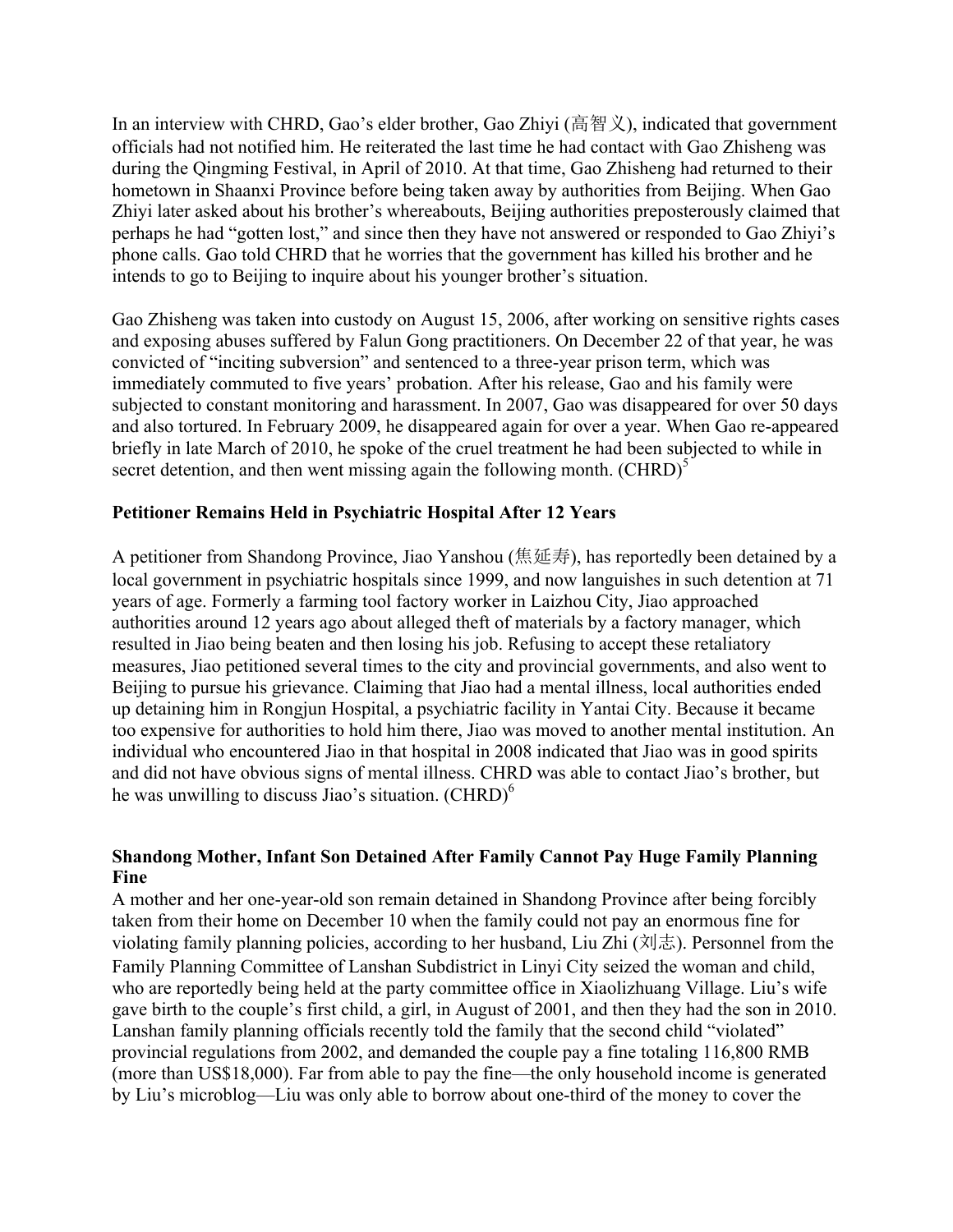penalty, and gave it to the family planning committee. Without receiving the full fine amount, family planning officials illegally detained his wife and son, and have continued to pressure Liu to hand over more money. Since his wife and son were detained, Liu has sought out government officials for help, but none have taken action.  $(CHRD)^{7}$ 

*More recent news related to arbitrary detention*:

"Beijing Netizen Subjected to Soft Detention for Aiding Homeless Petitioners" (北京葛志慧救 助露天蜗居访民又被软禁) , December 19, 2011, CHRD.

"Jiangsu Man Reportedly Held in Psychiatric Institution for 30 Years for Political Reasons" ( $\mathcal{I}$ 苏常熟王永刚因政治原因关精神病医院30多年), December 19, 2011, CHRD.

"The Man Who Beat Christian Bale and Chen Guangcheng's Wife Yuan Weijing" (殴打、谩骂 袁伟静的看守张升和打奥斯卡巨星贝尔(图)), December 17, 2011

"Guizhou Human Rights Forum Members Disappeared, Subjected to Forced Travel and Other Restrictions on Movement" (贵州人权研讨会成员被严格控制部分被旅游), December 19, 2011.

"Wuxi Petitioner Lu Fengjuan Detained in Beijing, Another RTL Sentence Feared" (无锡访民陆 凤娟在北京被抓捕恐被再次劳教), December 15, 2011, CHRD

"Lixian County, Hunan County Petitioner-Rights Defender Treated for 'Mental Illness'" (湖南 临澧县上访维权者"被精神病"), December 15, 2011, CHRD

# **Harassment of Activists**

## **Activist and Husband Return Home After Missing for Two Weeks for Advocating for Chen Guangcheng**

Shandong activist Wang Xuezhen (王雪臻) and her husband were released on December 15, two weeks after police took them from their home on December 2 as they were preparing to go to Jinan City to take part in a "Free Chen Guangcheng" activity for the lawyer and activist being held under house arrest. The couple was first held at a nursing home for retired cadres, but then was apparently transferred to a section of a Party school in Laiyang City where Falun Gong practitioners are detained. Wang has gone on seven occasions to Linyi City to try to see Chen Guangcheng, and has kept advocating for Chen's freedom despite repeated harassment by local police and guards. (CHRD)<sup>8</sup>

## **Forced Eviction and Demolition/Land Expropriation**

## **Centenarian, Paralyzed Women Injured Over Land Requisition Dispute**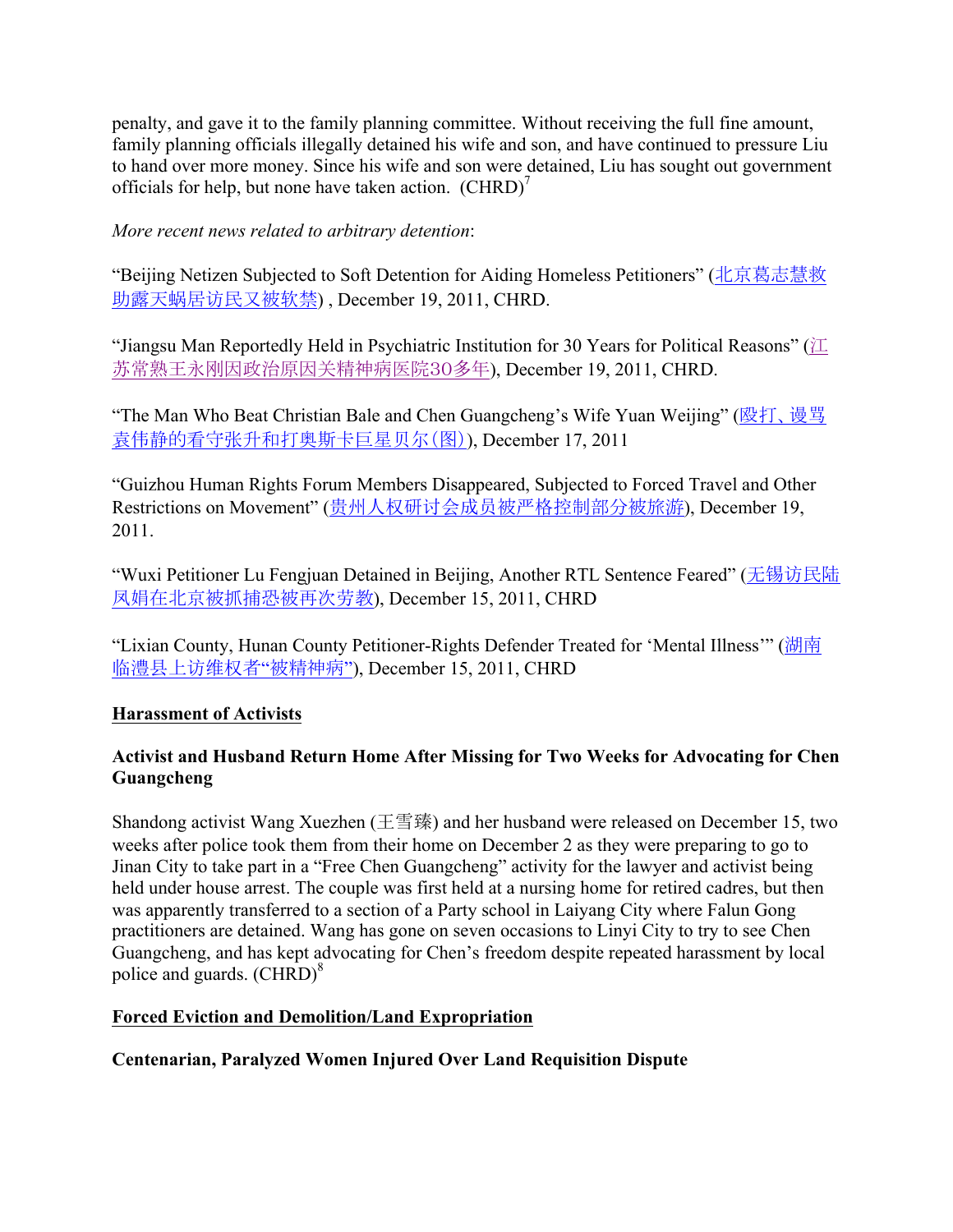CHRD learned on December 14 that an ongoing impasse over requisitioned land led to conflicts last month in Guangxi Province in which a 104-year-old woman and a 71-year-old paralyzed woman were injured. Conflicts in Yulin City broke out on both November 16 and 23, with the People's Congress secretary from Xinqiao Town joining personnel from a development company and others to intimidate local villagers. Dozens of villagers, who have seen their land being taken over and their crops destroyed, came to discuss the situation on both days. Conflicts broke out, however, leading to injuries to a half-dozen residents, including to a centenarian, Chen Ruifang (陈瑞芳), who was pushed over by thugs, and also a paralyzed villager who is over 70 years old. Chen suffered a large gash on her left arm but was deemed too old to be admitted to the local hospital, so the hospital instead sent personnel to her home to administer medical attention. Police reportedly came to the scene of the conflict on the  $16<sup>th</sup>$  but failed to halt the violence; villagers called police several times on the 23<sup>rd</sup> but no officers arrived.

Another injured villager, Xiao Li (肖丽), was brought to the Xinqiao Police Station to file a report, but officers said the matter should be taken up with the town government, which later sent Xiao to a local hospital and paid her examination fee. Xiao was diagnosed with a concussion and is still hospitalized, but the hospital has stopped providing medical care since the Xinqiao authorities ceased paying her fees. The authorities have threatened her family that Xiao's medical expenses will not be paid unless the family signs over an agreement relinquishing their land. Reportedly, many villagers have not signed such agreements because they argue that the government has not complied with the law in seizing the land. Villagers have petitioned to the city and provincial governments numerous times over the land requisition issues, but without any success.  $(CHRD)^9$ 

## **Local People's Congress Elections Watch**

## **Independent Candidate's Microblog Shut Down Just Before Election Day**

The microblog of Wang Lixin ( $\pm \overrightarrow{\mathfrak{D}}$ ), an independent candidate in Shandong Province, was closed down on December 16, just days before the local People's Congress elections. From the time Wang declared his candidacy in Dongying City, security officers belonging to his employer, the Dongying branch of China Unicom, had closely monitored Wang's microblog announcements as well as his activities. After his microblog was shut down, a message appeared on Sina.com, where it had been hosted, saying that Wang's account was inaccessible. Wang has found it daunting to conduct a campaign at all, since he was forced to register his candidacy through his company, which only promoted the campaign of the company's Party secretary.  $(CHRD)^{10}$ 

## **Special Notice**

## **CHRD Issues Statement on Arbitrary Nature of Court Decision to Send Gao Zhisheng "Back to Prison"**

On December 16, CHRD released a statement on the decision of the Beijing No. 1 Intermediate People's Court to put human rights lawyer and activist Gao Zhisheng (高智晟) "back in prison" after he had been missing for the past 20 months. The statement underscores the fact that the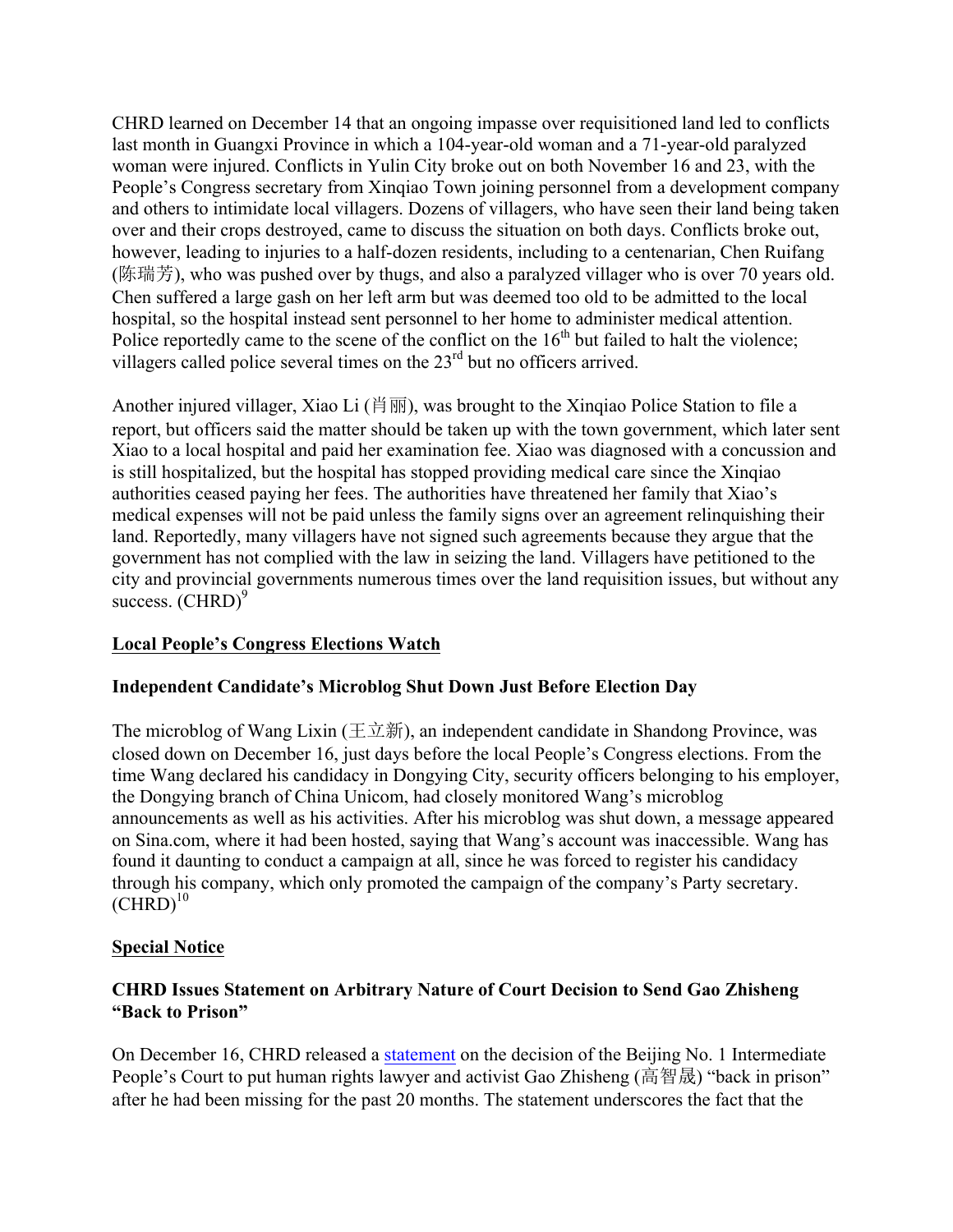court's announcement is the clearest acknowledgment to date that the Chinese government has been secretly detaining Gao since last spring. CHRD's statement is critical of authorities for not publicly revealing more information about Gao's whereabouts and fate, and points out that his continued disappearance only mirrors a recent trend of authorities using secret detentions as a tool for squelching perceived dissent and violating the rights of Chinese citizens. In the statement, CHRD calls for Gao's immediate release or—at minimum, full disclosure of his whereabouts and permission for him to be visited—and also for the Chinese government to abandon proposed revisions to the Criminal Procedure Law that would in effect legalize enforced disappearance.  $(CHRD)^{11}$ 

**Correction:** CHRD has previously reported, in its December 9-11 and November 28-29 editions of China Human Rights Briefing, that the lawyer of Sichuan activist Chen Wei, Zheng Jianwei, was only allowed to meet with his client once since Chen was taken into custody in February. In fact, Zheng was able to meet Chen for the second time on November 14.

*Editors: Victor Clemens and Wang Songlian* 

Follow us on Twitter: @CHRDnet

Join us on Facebook: CHRDnet

News updates from CHRD

!!!!!!!!!!!!!!!!!!!!!!!!!!!!!!!!!!!!!!!!!!!!!!!!!!!!!!!!!!!!

#### **IMPORTANT: CHRD has moved! Our website is now chrdnet.com. CHRD is no longer responsible for content on www.chrdnet.org.**

<sup>&</sup>lt;sup>1</sup>"Court Hears the Case of Chen Wei, Charged with 'Inciting Subversion of State Power' on December 23" (<u>特别关</u> 注:陈卫"煽动颠覆国家政权案"本月 23 日开庭), December 23, 2011, CHRD; "Lawyer Zheng Jianwei Finally Allowed to View Documents for Chen Wei's "Incitement" Case, But Again Blocked From Seeing Chen" (陈卫"煽 动颠覆国家政权案"律师开始阅卷,会见再次遇阻), December 15, 2011, CHRD; "Trial of Chen Wei Imminent, Suining Court Notifies Lawyer to Get Copy of Indictment" (陈卫案开庭在即,遂宁法院通知律师取起诉副本), December 9, 2011; "Chen Wei's Attorney Set to Examine Case Documents, But Unable to Contact Judge" (陈卫案 代理律师欲到法院阅案卷无法联系到法官), December 6, 2011, CHRD; "Lawyer Again Blocked From Meeting Chen Wei, Dissident Charged With 'Incitement'" (陈卫"煽动颠覆国家政权"案律师会见再次受阻), November 30, 2011, CHRD

<sup>&</sup>lt;sup>2</sup> "Beijing Human Rights Activist Wang Lihong Released, Physically Weak" (北京人权活动家王荔蕻出狱,身 体虚弱(图) ), December 19, 2011, CHRD; "Activist Zhu Chengzhi Disappeared after Being taken Away by Guilin City National Security Officers" (维权人士朱承志被桂林国保带走后失踪(图)), December 19, 2011, CHRD.

<sup>&</sup>lt;sup>3</sup> "Guizhou's Chen Xi's Case of 'Inciting Subversion of State Power' Sent to the Court with Amazing Speed" (贵州陈 西涉嫌"煽动颠覆国家政权"案<u>已被神速移交法院),</u> December 17, 2011, CHRD; "Sichuan Activist Chen Wei Meets Defense Lawyer" (四川维权人士陈卫与代理律师会见), December 17, 2011, CHRD.

<sup>4</sup> "Guangzhou Human Rights Lawyer Tang Jingling Has Not Returned Home After a Night of Being Summoned" (广州维权律师唐荆陵被传唤一夜未归(图)), December 18, 2011, CHRD